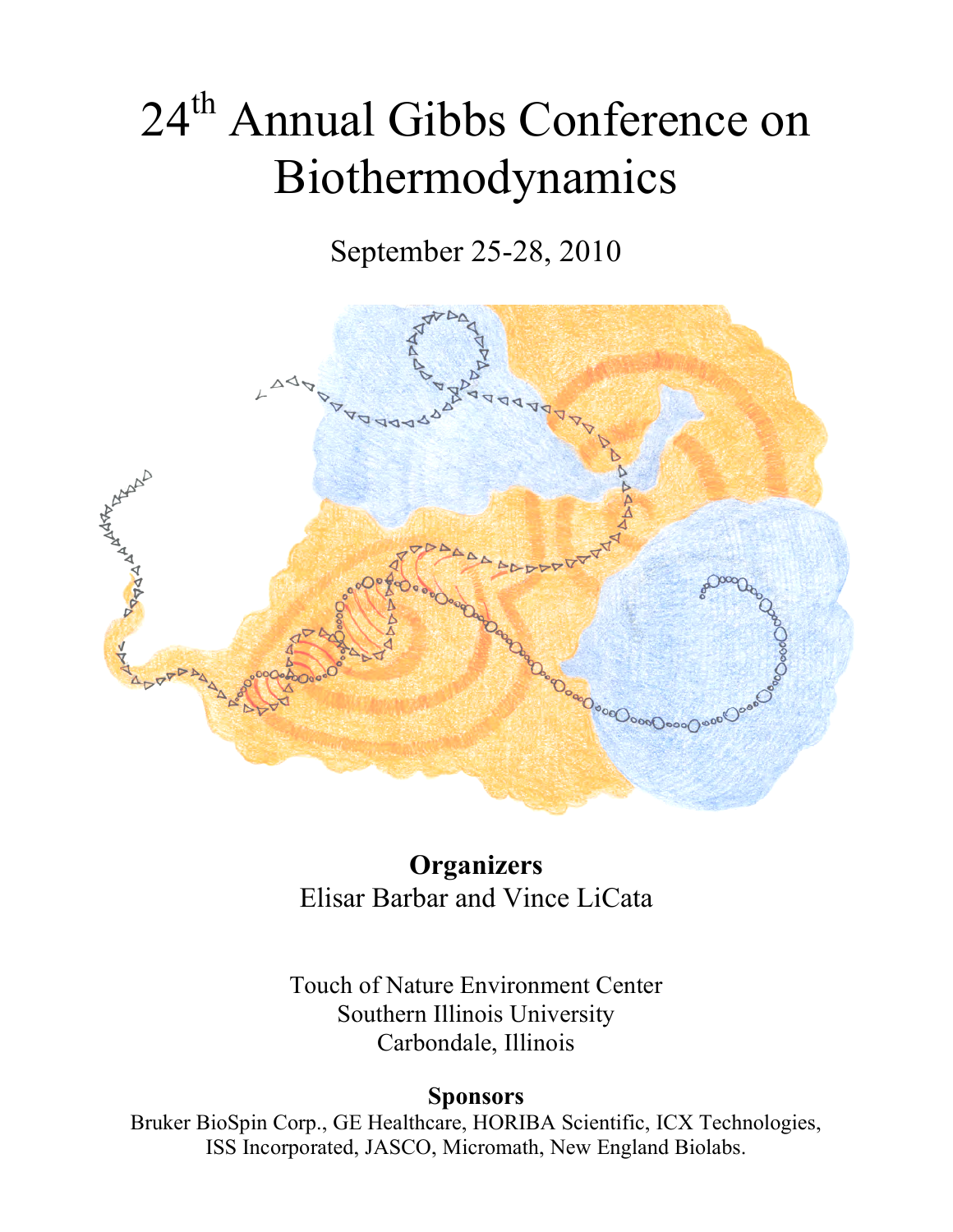### **Table of contents**

| The Gibbs Conference on Biothermodynamics | 3              |
|-------------------------------------------|----------------|
| History and past meetings                 | $\mathfrak{Z}$ |
| Incorporation and further reading         |                |
| <i>Officers</i>                           | 4              |
| The Gary K. Ackers Lecture                | 5              |
| <b>Meeting schedule</b>                   | 6              |
| Saturday, September 25                    | 6              |
| Sunday, September 26                      | 6              |
| Monday, September 27                      | 8              |
| Tuesday, September 28                     | 9              |
| <b>Posters</b>                            | 10             |
| Poster information                        | 10             |
| Session I                                 | 10             |
| <b>Session II</b>                         | 14             |
| <b>Abstracts</b>                          | 19             |
| <b>Speakers</b>                           | 19             |
| Posters                                   | 40             |
| <b>Session II</b>                         | 68             |
| List of participants                      | 96             |
| Alphabetical                              | 96             |
| Listing by lab                            | 108            |
| <b>Sponsors</b>                           | 112            |

Cover figure: Abstract depiction of the allosteric enzyme RecBC helicase (RecB-orange; RecCblue) during unwinding and translocation along DNA. (Illustration by Lydia O'Neal, courtesy of Tim Lohman)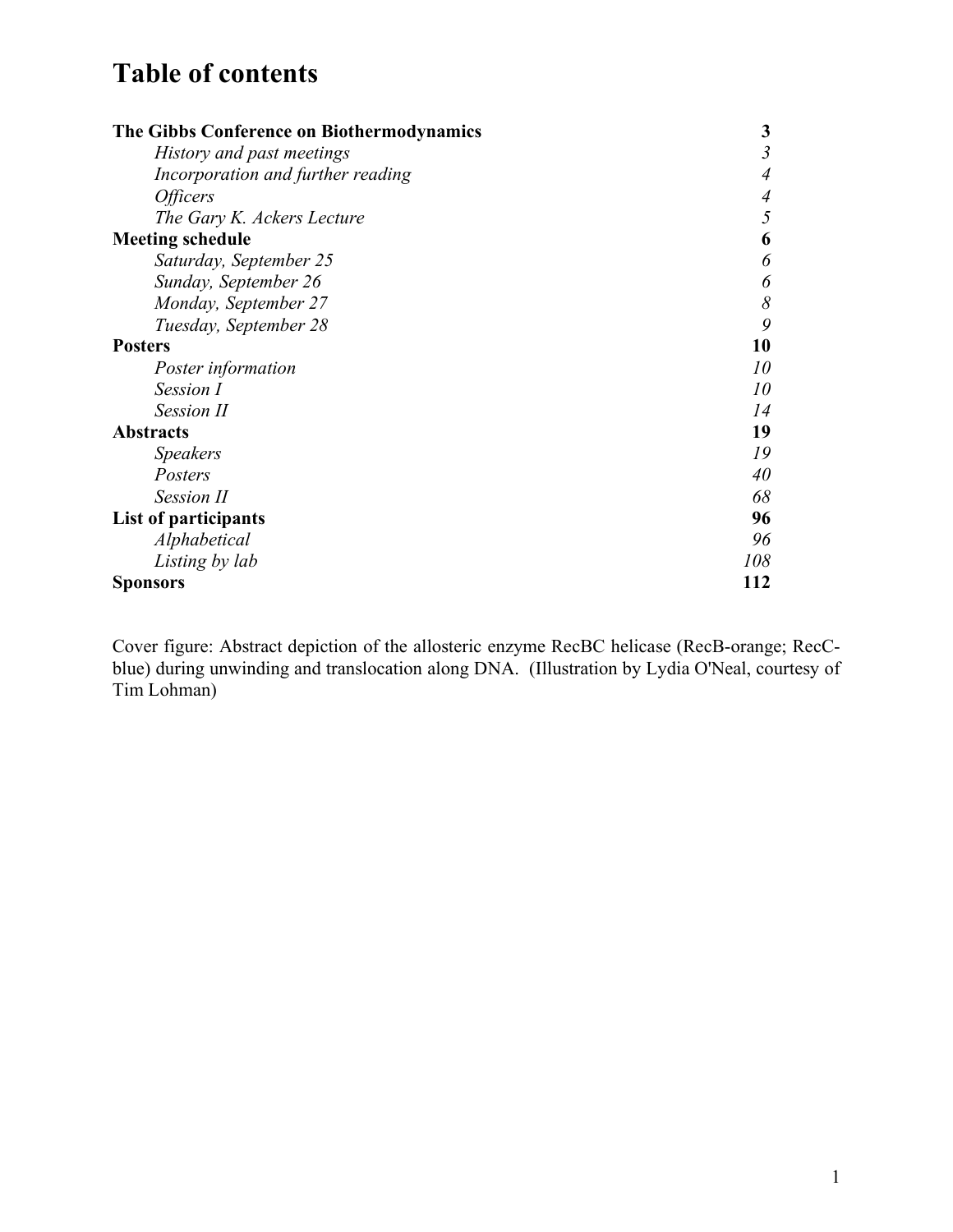# **The Gibbs Conference on Biothermodynamics**

### **History and past meetings**

| Fall, 1986 | 1st discussion of the discipline, Thermodynamics in Biological Systems. Vail, CO. Gary Ackers,<br>Wayne Bolen, Ernesto Freire, Stan Gill, Jim Lee                                                    |
|------------|------------------------------------------------------------------------------------------------------------------------------------------------------------------------------------------------------|
| Feb, 1987  | 2nd discussion of the discipline, Thermodynamics in Biological Systems. New Orleans, LA. Gary<br>Ackers, Norma Allewell, Wayne Bolen, Ken Breslauer, Ken Dill, Ernesto Freire, Stan Gill,<br>Jim Lee |
| 1987       | Organizers: Jim Lee and Wayne Bolen, Keynote: Ken Dill                                                                                                                                               |
| 1988       | Gary Ackers and Michael Johnson                                                                                                                                                                      |
| 1989       | Organizers: Susan G. Frasier and Michael Johnson                                                                                                                                                     |
| 1990       | Organizers: Michael Johnson and Marty Straume                                                                                                                                                        |
| 1991       | Organizers: Gary Ackers and Tim Lohman. Keynote: Ernesto Freire                                                                                                                                      |
| 1992       | Organizers: Jim Lee and Tomasz Heyduk. Keynotes: Serge Timasheff and John Schellman                                                                                                                  |
| 1993       | Organizers: Maurice Eftink and Glen Ramsay. Keynotes: Peter von Hippel and Julian Sturtevant                                                                                                         |
| 1994       | Organizers: Enrico Di Cera and Madeline Shea. Keynotes: Gary Ackers and Kathleen S.<br>Matthews                                                                                                      |
| 1995       | Organizers: Kenneth P. Murphy and Michael D. Brenowitz. Keynotes: Victor Bloomfield and<br>Mario Amzel                                                                                               |
| 1996       | Organizers: Jonathan B. Chaires and Michael L. Doyle. Keynotes: J. Michael Schurr and Allen                                                                                                          |
|            | Minton                                                                                                                                                                                               |
| 1997       | Organizers: Dorothy Beckett and Jack Correia. Keynote: Adrian Parsegian                                                                                                                              |
| 1998       | Organizer: Andy Robertson. Keynote: David Draper                                                                                                                                                     |
| 1999       | Organizers: Bertrand Garcia-Moreno and John Shriver. Keynotes: Wayne Bolen and Gary Ackers                                                                                                           |
| 2000       | Organizers: George Turner and Kim Sharp. Keynote: Steve White                                                                                                                                        |
| 2001       | Organizers: Margaret A. Daugherty and Luis A. Marky. Keynote: George Rose                                                                                                                            |
| 2002       | Organizers: Michael Mossing and George Makhatadze. Keynote: Rodney Biltonen                                                                                                                          |
| 2003       | Organizers: Vince Hilser and Dick Sheardy. Keynote: Jim Lee                                                                                                                                          |
| 2004       | Organizers: Doug Barrick and Kathleen Hall. Keynote: Nacho Tinoco                                                                                                                                    |
| 2005       | Organizers: Trevor Creamer and Clay Clark. Keynote: Carl Frieden                                                                                                                                     |
| 2006       | Organizers: Karen Fleming and Rohit Pappu. Keynotes: Madeline A. Shea and Timothy Lohman                                                                                                             |
| 2007       | Organizers: Brian M. Baker and Michael T. Henzl. Keynote: Jamie Williamson                                                                                                                           |
| 2008       | Organizers: Jannette Carey and David Bain. Keynotes: Dorothy Beckett and Ken Dill                                                                                                                    |
| 2009       | Organizers: Nathan Baker and Liskin Swint-Kruse. Keynote: Linda Jen-Jacobson, The Gary K.<br>Ackers Lecture in Biothermodynamics: Michael Brenowitz                                                  |
| 2010       | Organizers: Elisar Barbar and Vince LiCata. Keynote: C. Nick Pace, The Gary K. Ackers<br>Lecture in Biothermodynamics: Timothy Lohman                                                                |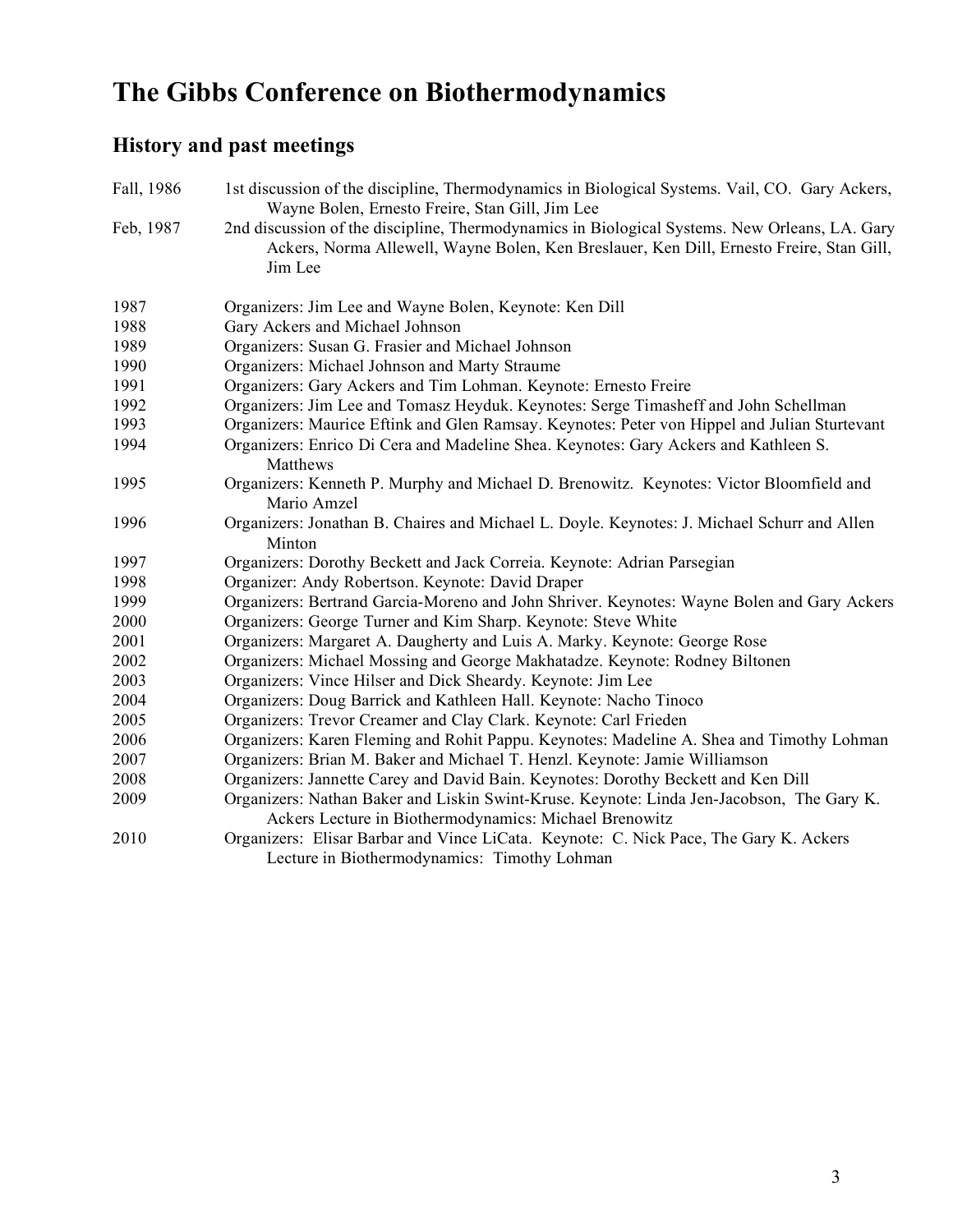### **Incorporation and further reading**

In 2002, the Gibbs Conference on Biothermodynamics incorporated as a mechanism of preserving the philosophy and spirit of the meeting. For a published 10-year history, see: Ackers GK, Bolen DW. The Gibbs Conference on Biothermodynamics: origins and evolution. *Biophys Chem*, **64** (1-3), 3-5,1997. doi:10.1016/S0301-4622(96)02246-6

### **Officers**

### **Current Officers**

- President: Bertrand Garcia-Moreno, Oct. 2009 Oct. 2010
- President Elect: Karen G. Fleming
- Secretary: Margaret A. Daugherty, Oct. 2004 Oct. 2009
- Treasurer: Michael L. Johnson, Oct. 2008 Oct. 2013

### **Board of Directors**

- Michael L. Johnson
- Madeline Shea
- John J. Correia
- Bertrand Garcia-Moreno
- Luis Marky

#### **Past Presidents**

| 2001-2002 | Gary Ackers      |
|-----------|------------------|
| 2002-2003 | Jack Correia     |
| 2003-2004 | Wayne Bolen      |
| 2004-2005 | Madeline Shea    |
| 2005-2006 | Dorothy Beckett  |
| 2006-2007 | Jonathan Chaires |
| 2007-2008 | Tim Lohman       |
| 2008-2009 | Luis Marky       |
|           |                  |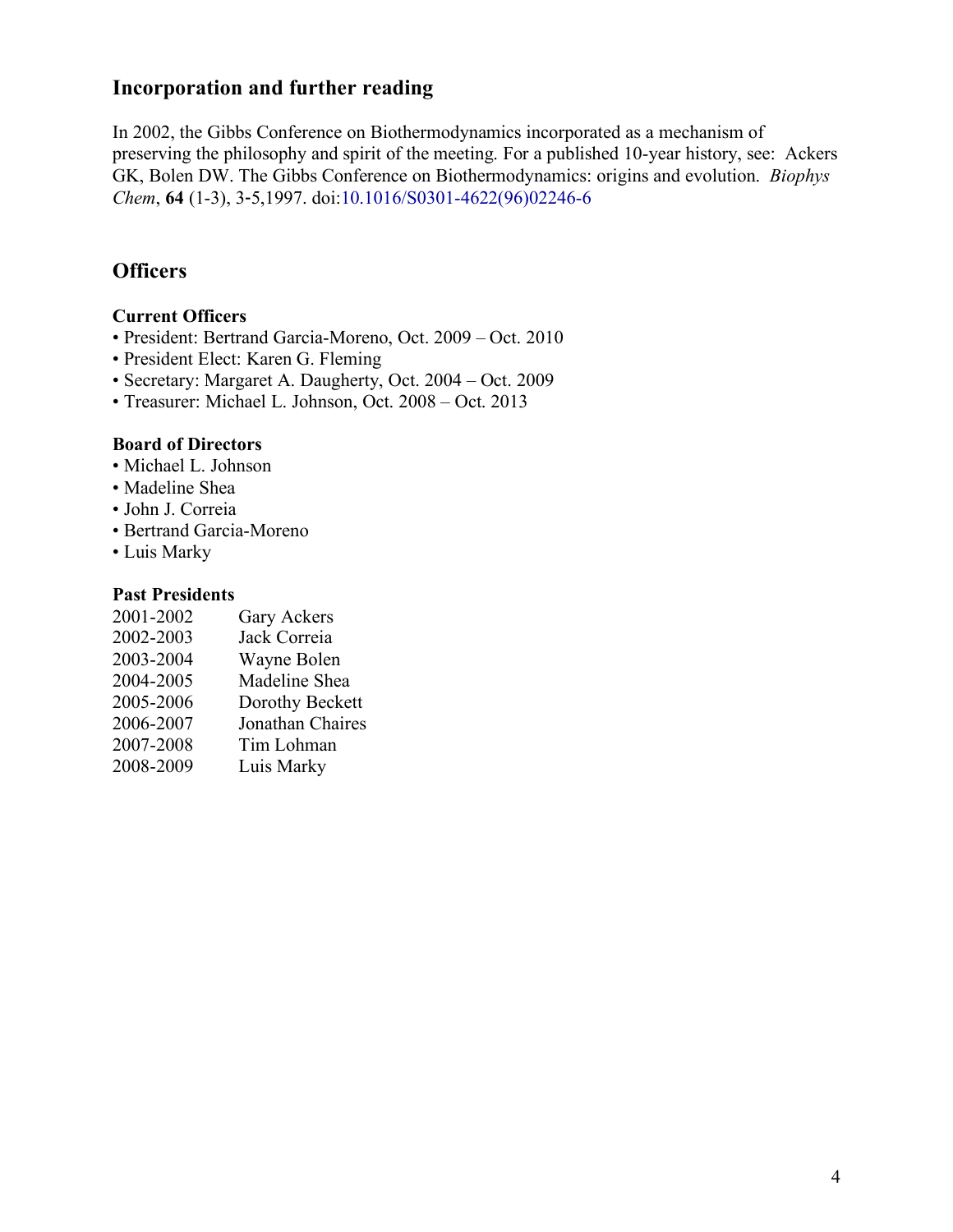#### **Gary K. Ackers Lecture in Biological Thermodynamics**

#### *2010 Lecturer – Timothy Lohman, Washington University in St Louis*

This lecture honors the scientific contributions of Gary K. Ackers to the field of Biological Thermodynamics. Gary is a Professor Emeritus of the Washington University School of Medicine, and Fellow of the Biophysical Society.

Gary has demonstrated a lifelong commitment to the growth and development of an intellectual community of scholars devoted to furthering the field of biothermodynamics. Gary has been an active member of the Biophysical Society throughout his career and has served as President of the Society, as well as Organizer of the annual meeting. While on the faculty of the University of Virginia, he was a leader in the graduate biophysics training program. When on the faculty in the Department of Biology at the Johns Hopkins University, he conceived and organized the *Institute for Biophysical Studies of Macromolecular Assemblies*, a university-wide training program in molecular biophysics that has continued for decades. While at Johns Hopkins, he also played a leading role in the establishment of the Gibbs Conference on Biothermodynamics, an annual meeting organized to promote innovative development of biophysical principles applied to current problems in biology and to train the next generation of molecular biophysicists to tackle hard problems rigorously. After moving to St. Louis to chair the Department of Biochemistry and Molecular Biophysics at Washington University, he spearheaded a new graduate program in biophysics and hired many faculty who have joined the community of regular contributors to the Gibbs Conference.

Gary was a pioneer in the development of methods and application of principles of equilibrium thermodynamics to the study of linkage in complex macromolecular assemblies. Studies from his laboratory on the energetics of self-association and ligand binding in human hemoglobin proved unequivocally that the classic and elegant MWC model of intersubunit allostery was insufficient to explain cooperative oxygen binding: the position, as well as the number, of ligands matters. His contributions in this area greatly enhanced our understanding of the relationship between structure, energy and function in hemoglobin, and in multimeric allosteric systems in general. By probing ever more deeply into the molecular mechanism of cooperativity, he demonstrated a beautiful, useful, and general strategy for dissecting functional energetics in macromolecular assemblies.

His quantitative study of the interactions between proteins and nucleic acids in the bacteriophage lambda system included the development of quantitative DNase footprinting methods for measuring free energies of repressor-operator interactions. The footprinting assay remains an effective tool for measuring the extremely tight binding constants that are often encountered in site-specific interactions between proteins and nucleic acids. Those studies paved the way for similar methods to study protein-nucleic acid interactions in more complex systems, including time-resolved studies of the kinetics of RNA folding. Based on his experimental studies of phage lambda, his group developed statistical thermodynamic models to simulate the lysogenic-to-lytic growth switch: the series of macromolecular events that determine the fate of bacteriophage lambda during infection of E. Coli. This work demonstrated how a complex biological function could be predicted quantitatively, strictly from the kinetics of transcription and translation, and the Gibbs free energy of interactions between the key macromolecular components in the genetic switch.

During Gary's early career, he developed methods to measure association constants in self-associating systems based on analytical gel permeation chromatography. Those methods have since become standard tools in the field. His group was also responsible for modifications of the cryo-gel electrophoresis methods, moving from applying them to hemoglobin to protein- DNA interactions. These contributions focused on developing the capacity to quantify intermediate states that are only transiently populated during the course of a biochemical process. His more than 200 articles and chapters changed our view of the molecular mechanisms that govern complex biochemical reactions.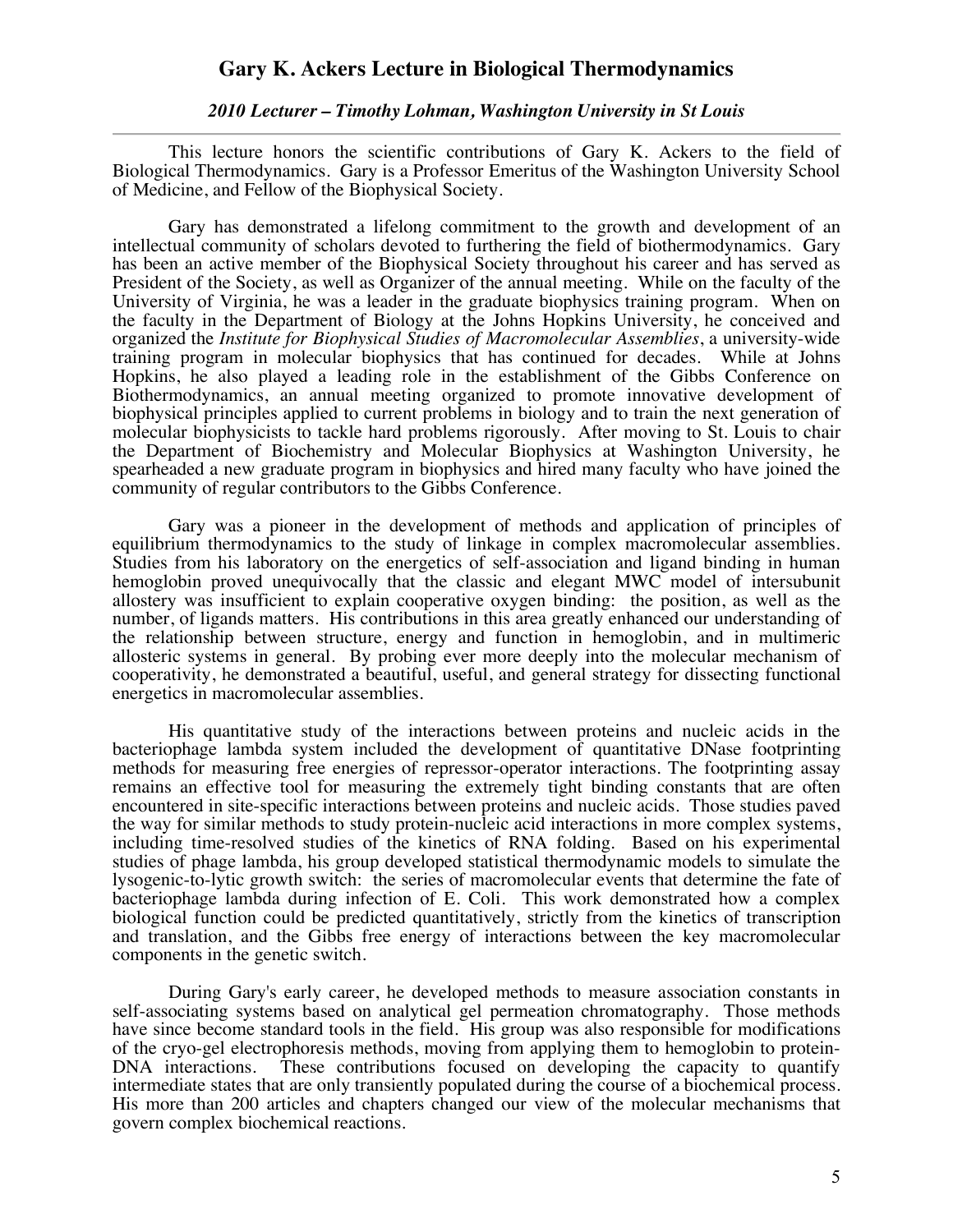# **Meeting schedule**

## **Saturday, September 25**

| $4:00-10:00 \text{ pm}$   | Check-in at Little Grassy Lodge                                                  |
|---------------------------|----------------------------------------------------------------------------------|
| $7:00 - 10:00 \text{ pm}$ | Reception in Indian Room. Light refreshments/drinks                              |
| $9:30-11:00 \text{ pm}$   | Science Film Fest (a program of short, independent science films), Little Grassy |
|                           | Lodge                                                                            |

### **Sunday, September 26**

| $\sum_{i=1}^{n}$<br>8:30 am        | Welcome: Bertrand Garcia-Moreno, Gibbs Society President                                                                                                                                                        |
|------------------------------------|-----------------------------------------------------------------------------------------------------------------------------------------------------------------------------------------------------------------|
| 8:35 am                            | Administrivia: Elisar Barbar and Vince LiCata                                                                                                                                                                   |
| <b>Macromolecular Interactions</b> |                                                                                                                                                                                                                 |
| Moderator:                         | Brian Doctrow, Garcia-Moreno lab, Johns Hopkins University                                                                                                                                                      |
| 8:40                               | Introduction to The Gary K. Ackers Lecture in Biothermodynamics: Dorothy<br>Beckett, University of Maryland, College Park                                                                                       |
| $8:50 - 9:50$                      | The Gary K. Ackers Lecture in Biothermodynamics: Mechanisms of DNA Binding,<br>Translocation and Unwinding by E. coli RecBCD and RecBC Helicases<br>Timothy M. Lohman, Washington University School of Medicine |
| $9:50 - 10:10$                     | The Origin for Distinct Ligand Specificity in Homologous PDZ Domains from<br>the Tiam-family of Nucleotide Exchange Factors<br>Tyson R. Shepherd, Fuentes lab, University of Iowa                               |
| $10:10 - 10:30$                    | <b>Break</b>                                                                                                                                                                                                    |
| $10:30 - 10:50$                    | Light Chain-dependent Self-association of Dynein Intermediate Chain<br>Afua Nyarko, Barbar lab, Oregon State University                                                                                         |
| $10:50 - 11:30$                    | Structural and Functional Studies of the E. coli ClpA Molecular Motor<br>Aaron L. Lucius, University of Alabama at Birmingham                                                                                   |
| $11:30 - 12:10$                    | <b>Structure-thermodynamic Correlations as a Tool for Understanding</b><br>Biomolecular Interactions and an Aid to Drug Design.<br>John E. Ladbury, MD Anderson Cancer Center                                   |
| 12:10                              | Group photo and lunch                                                                                                                                                                                           |

### **Outreach Workshop I**

| Moderator:    | Elisar Barbar, Oregon State University                                   |
|---------------|--------------------------------------------------------------------------|
| $2:00 - 2:50$ | Biophysics, Biothermodynamics, and Undergraduate Education               |
|               | Univ. of Iowa FUTURE in Biomedicine Program Fostering Undergraduate      |
|               | <b>Talent - Uniting Research and Education</b>                           |
|               | Madeline A. Shea, University of Iowa                                     |
|               | Bringing Inquiry-Based Projects into the Biochemistry Lab and the        |
|               | Development of an Online Community Resource to Aid Their Development and |
|               | <b>Transferability</b>                                                   |
|               | James R. Horn, Northern Illinois University                              |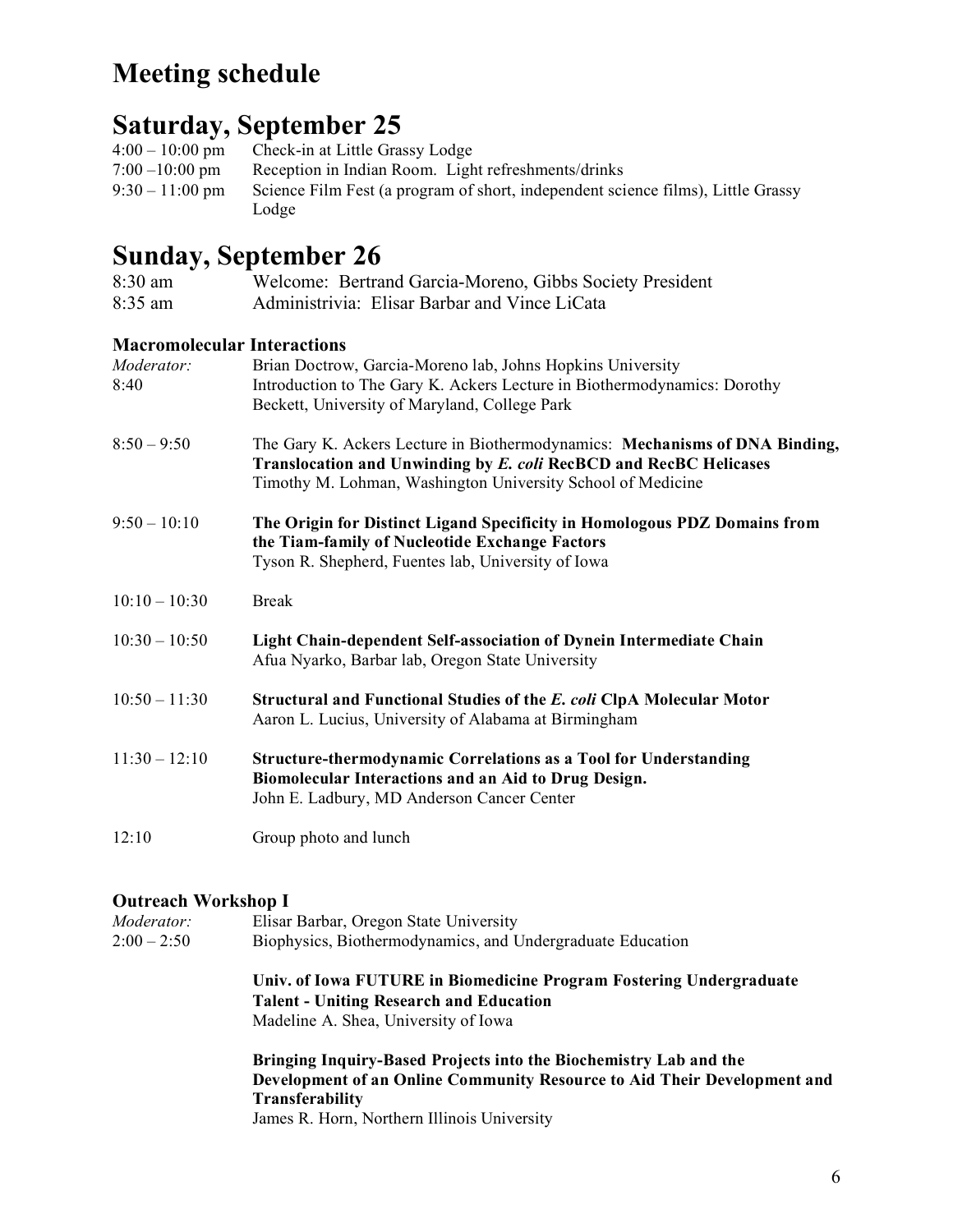#### **Physical Biochemistry Laboratory: A Template for a Capstone Course using Biothermodynamics**

Jacob W. Gauer, Hinderliter lab, University of Minnesota Duluth

# **Modeling and Computational Biophysics**<br>*Moderator:* Stephanie Geiser, Lee lab, S

*Moderator:* Stephanie Geiser, Lee lab, Southern Illinois University

| $3:00 - 3:40$ | Towards understanding the design principles underlying the recognition of NEF<br>by the Hsp70 ATPase Domain: Intrinsic Dynamics and Sequence Evolution<br>Ivet Bahar, University of Pittsburgh                                                                                                                                                                                                                                                                                                                                                                                                                                                                                                                                                                                                                                                                                                                                                                                             |
|---------------|--------------------------------------------------------------------------------------------------------------------------------------------------------------------------------------------------------------------------------------------------------------------------------------------------------------------------------------------------------------------------------------------------------------------------------------------------------------------------------------------------------------------------------------------------------------------------------------------------------------------------------------------------------------------------------------------------------------------------------------------------------------------------------------------------------------------------------------------------------------------------------------------------------------------------------------------------------------------------------------------|
| $3:40 - 4:00$ | Molecular Dynamics and Enzyme Kinetics of Catalytic Activity in a<br>Carboxylesterase<br>Xiaozhen Yu, Wadkins lab, University of Mississippi                                                                                                                                                                                                                                                                                                                                                                                                                                                                                                                                                                                                                                                                                                                                                                                                                                               |
| $4:00 - 4:20$ | Developing Solutes (Urea, KGlutamate, Glycine Betaine, TFE) as Quantitative<br><b>Probes of Protein and DNA Processes</b><br>Emily J. Guinn, Record lab, University of Wisconsin                                                                                                                                                                                                                                                                                                                                                                                                                                                                                                                                                                                                                                                                                                                                                                                                           |
| $4:20 - 4:40$ | <b>Break</b>                                                                                                                                                                                                                                                                                                                                                                                                                                                                                                                                                                                                                                                                                                                                                                                                                                                                                                                                                                               |
| $4:40 - 5:20$ | Theory of Free Energy and Entropy in Noncovalent Binding<br>Huan-Xiang Zhou, Florida State University                                                                                                                                                                                                                                                                                                                                                                                                                                                                                                                                                                                                                                                                                                                                                                                                                                                                                      |
| $5:20 - 6:00$ | Flash talks<br>The ATPase Cycle of the RNA Helicase Protein NS3 from Hepatitis C Virus<br>Michael Bradley De La Cruz lab, Yale University<br>Partitioning of the 3'-Primer Terminus of pt-DNA Between the Polymerization<br>and Proofreading Sites of Klenow Polymerase<br>Hiromi S. Brown, Vince J. LiCata lab, Louisiana State University<br><b>Probing Conformational Dynamics of Polyubiquitin Chains</b><br>Carlos A. Castañeda, Fushman lab, University of Maryland, College Park<br><b>Endogenous Inhibitors of Calcineurin</b><br>Tori B. Dunlap, Creamer lab University of Kentucky<br>Coupling of Endonuclease and Translocase Functions in Type I Restriction-<br>modification Enzymes<br>Morteza Khabiri, Carey and Ettrich lab. Princeton University and Czech Academy of<br>Sciences<br>Single Molecule Analysis of Yeast Rrp44 Exonuclease Reveals a Spring-loaded<br><b>Mechanism of RNA Unwinding</b><br>Gwangrog Lee, Ha lab, University of Illinois at Urbana-Champaign |
| 6:00          | Dinner                                                                                                                                                                                                                                                                                                                                                                                                                                                                                                                                                                                                                                                                                                                                                                                                                                                                                                                                                                                     |
| 8:00          | Poster Session I: Presenters with last name starting from A to I                                                                                                                                                                                                                                                                                                                                                                                                                                                                                                                                                                                                                                                                                                                                                                                                                                                                                                                           |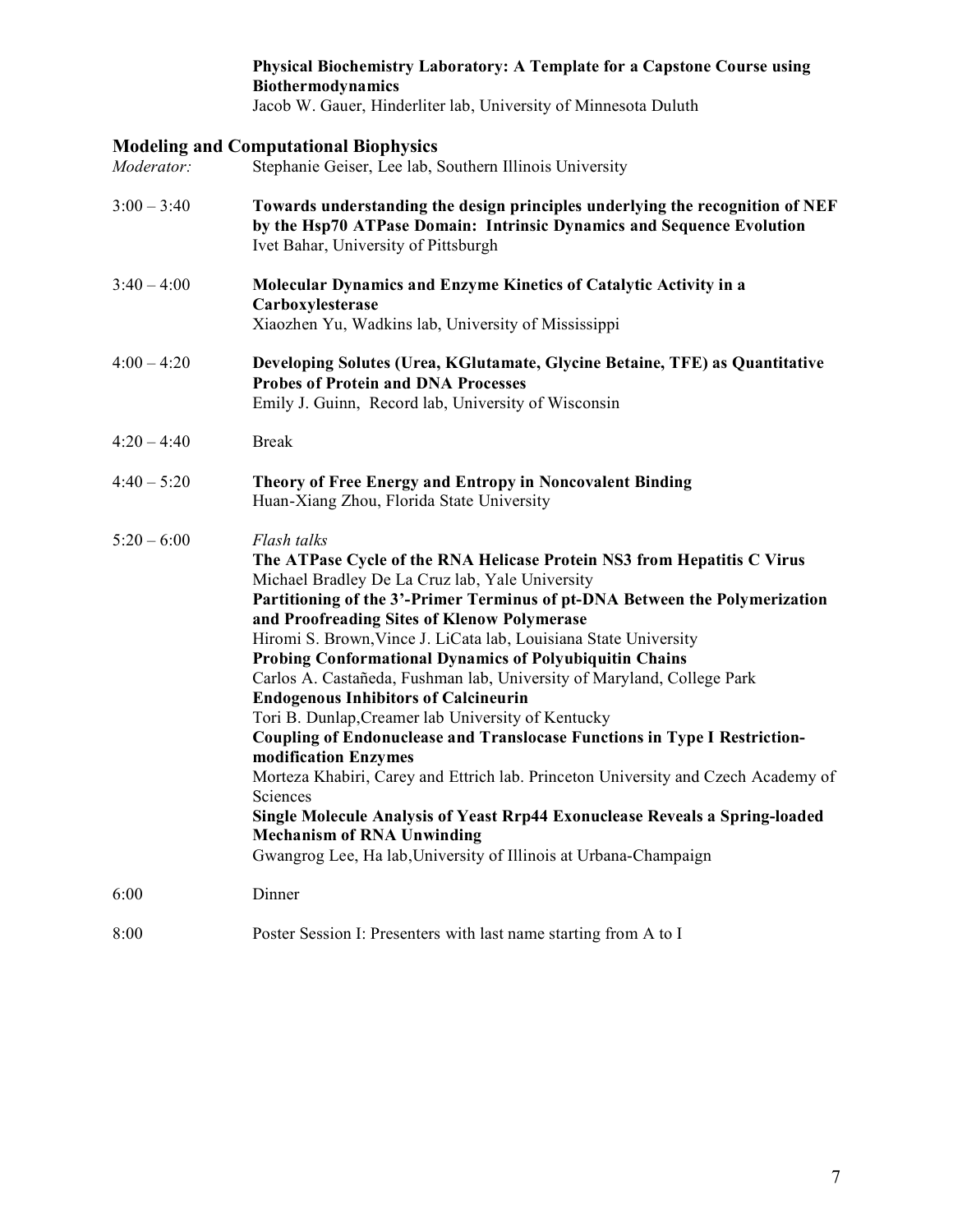### **Monday, September 27**

9:00 am Administrivia: Elisar Barbar and Vince LiCata

### **Folding and Disorder**

| Moderator:                                        | Daniel Lyons, Correia lab, University of Mississippi Medical Center                                                                                                                            |
|---------------------------------------------------|------------------------------------------------------------------------------------------------------------------------------------------------------------------------------------------------|
| $9:02 - 9:10$                                     | Keynote Introduction: Doug Barrick, Johns Hopkins University                                                                                                                                   |
| $9:10 - 10:10$                                    | Gibbs Conference Keynote Address: Urea Denatured State Ensembles Contain<br><b>Extensive Secondary Structure that is Increased in Hydrophobic Proteins</b><br>Nick Pace, Texas A&M University. |
| $10:10 - 10:30$                                   | <b>Osmolyte Impact on Water Structure: a Mechanism Controlling Peptide</b><br><b>Folding</b><br>Regina Politi, Harries lab, The Hebrew University                                              |
| $10:30 - 10:50$                                   | <b>Break</b>                                                                                                                                                                                   |
| $10:50 - 11:10$                                   | <b>Unfolding Thermodynamics of DNA Hairpins Containing Internal Loops</b><br>Iztok Prislan, Marky lab, University of Nebraska Medical Center                                                   |
| $11:10 - 11:30$                                   | The Molecular and Functional Origins of Picomolar Binding Affinity of an<br><b>Intrinsically Disordered Protein Domain</b><br>Igor Drobnak, Lah lab, University of Ljubljana, Slovenia         |
| $11:30 - 12:10$                                   | a-Synuclein: Probing the Conformations of a Polymorphic Membrane-binding<br>Protein<br>Elizabeth Rhoades, Yale University                                                                      |
| 12:10                                             | Lunch and business meeting                                                                                                                                                                     |
| <b>Monday PM</b><br>Moderator:<br>$2:00 - 2:50$   | <b>Outreach Workshop II</b><br>Vince LiCata, Louisiana State University<br>Biophysics, Biothermodynamics, and Public Outreach                                                                  |
|                                                   | <b>Bringing Science to the Layperson</b><br>Liskin Swint-Kruse, The University of Kansas Medical Center                                                                                        |
|                                                   | <b>Outreach Through Summer Research Programs for Local High School Students</b><br>Gabriela C. Pérez-Alvarado, Southern Illinois University                                                    |
|                                                   | Short, Dynamic Video Profiles of Scientists Designed for General Audiences<br>Vince J. LiCata, Louisiana State University                                                                      |
| <b>Structure and Thermodynamics</b><br>Moderator: | Nicola Pozzi, DiCera lab, Doisy Research Center, SLU                                                                                                                                           |
| $3:00 - 3:40$                                     | Side-Chain Dynamics in PDZ Domain Structure and Function<br>Andrew L. Lee, University of North Carolina at Chapel Hill                                                                         |
| $3:40 - 4:00$                                     | <b>Structural and Thermodynamic Insights into Pitx2 Homeodomain - DNA</b><br><b>Interactions</b><br>Thomas Doerdelmann, Rance lab, University of Cincinnati                                    |
| $4:00 - 4:20$                                     | The Biophysics of Permissive Mutations in the Evolution of an Allosteric Protein                                                                                                               |
|                                                   |                                                                                                                                                                                                |